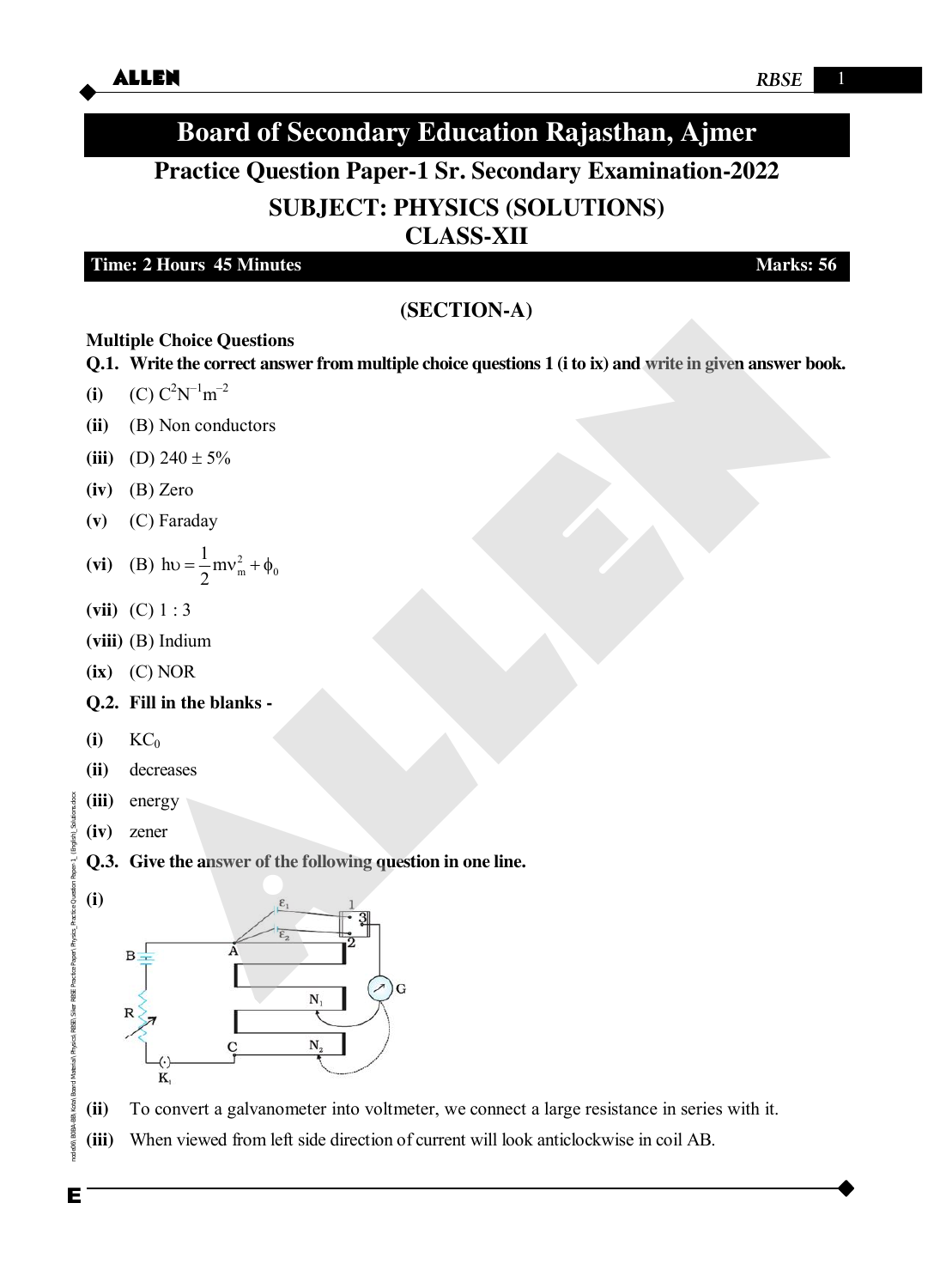## 2 *Physics* **ALLEN**

- **(iv)** Davisson-Germer experiment.
- **(v)** We know that de-Broglie wavelength is

h h P  $\sqrt{2mKE}$  $\lambda = \frac{\mu}{\lambda} = \frac{\mu}{\lambda}$  as mass of  $\alpha$ -particle is more so, it's wavelength is lowest.

**(vi)** In nuclear fission a heavy nucleus breaks into lighter fragments while in fusion in nuclear fusion two or more lighter nuclei combine to form a heavy nucleus.



(viii)  $P \rightarrow \text{OR gate}$ 

 $Q \rightarrow$  NAND gate



#### **Short Answer type question:–**

**4.** According to question



Electric potential at a point P due to charge  $Q$  at point A is given as -

$$
V_{PA} = W_{\infty \to r} = \int_{\infty}^{r} \vec{F} \cdot d\vec{x} = -kQ \int_{\infty}^{r} \frac{1}{x^{2}} \cdot dx
$$

$$
= \frac{kQ}{r}
$$

5. Here, two 5µF capacitors are connected in parallel and then  $10\mu$ F is connected in series. So, equivalent capacity between A & B is

 $C_{eq} = 5 \mu F$ 

- **6.** (a) Terminal voltage is the p.d. across the terminals of a cell when the cell is in close circuit, i.e. current is drawn from it but emf is the p.d. across the terminals of cell when the cell is in open circuit i.e. no current is drawn from it.
	- (b) Terminal voltage is the effect and emf is the cause.

lode06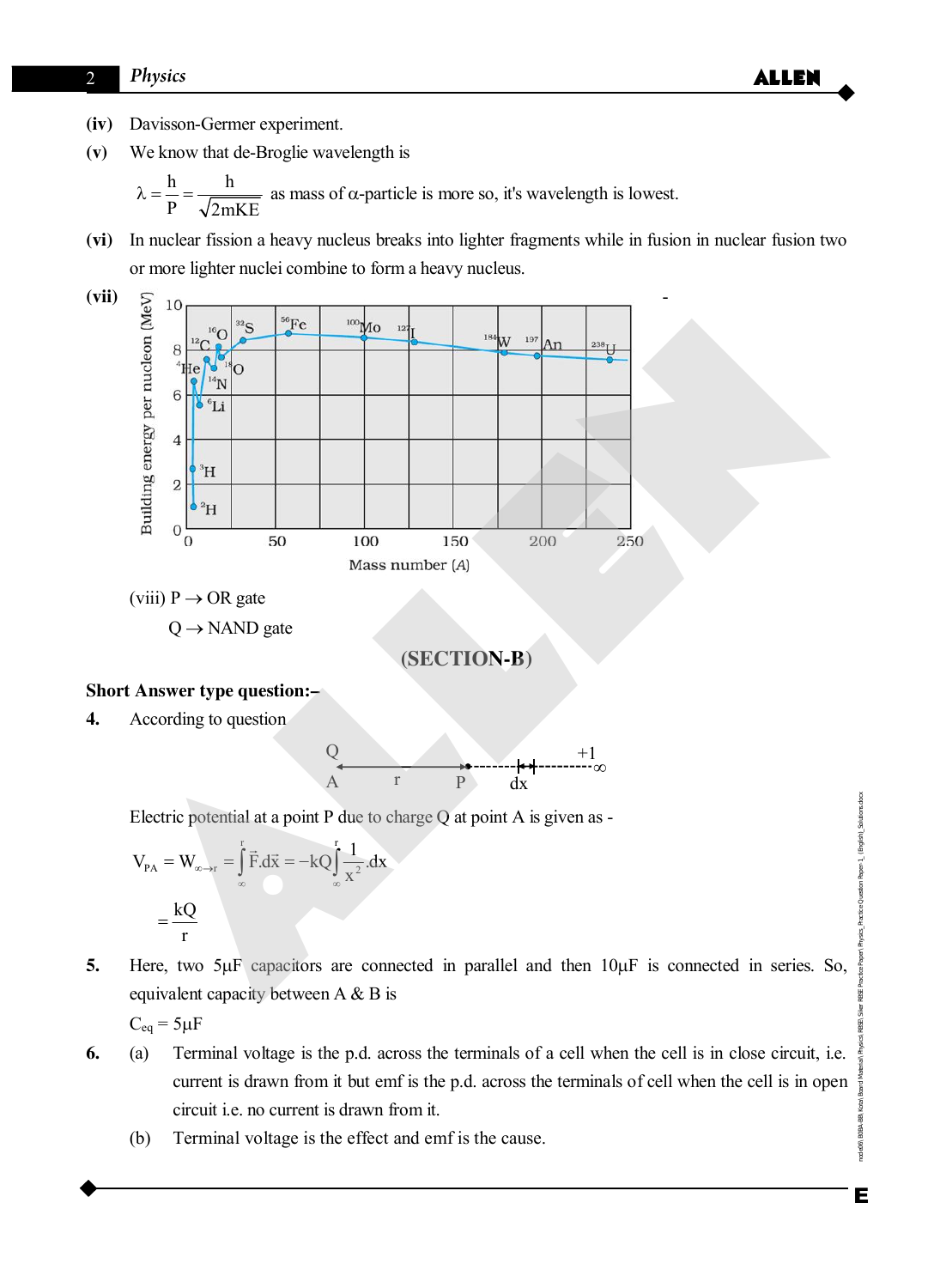$(\bm{\cdot})$ 

 $K'$ 

K

C



**8. Expression of motional electromotive Force :-** Let according to diagram, a conducting rod PQ of length  $\ell$  is moving with velocity (v) in plane of paper. A magnetic field B is perpendicular into

the plane of paper. Free electrons present in conductor are also moving perpendicular to the magnetic field. Lorentz force acting on free electrons is given by -

 $F_m$  = evB sin 90°

 $F_m = evB$ 

The direction of this force is given by Fleming left hand rule and acts towards end 'Q'. Due to this force negatively charged free electrons move towards end 'Q' and leaving positive charged ions at 'P'. Due to which the end 'P' becomes positively charged and the end 'Q' becomes negatively charged, which develops a potential difference  $(\varepsilon)$  across the ends of the conductor. So, electric **Expression of motional electromotive Force** :- Let according to diagram, a conducting rod if<br>of length  $\ell$  is moving with velocity (v) in plane of paper. A magnetic field B is perpendicular in<br>the plane of paper. Irree

field gets induced in the conductor  $\left( E = \frac{\varepsilon}{\ell} \right)$ .

| ×                   | $\times$ P $\times$<br>$^{+++}$ |                         | ×              | × | x |
|---------------------|---------------------------------|-------------------------|----------------|---|---|
| $\times$            |                                 |                         | $\overline{B}$ |   |   |
| $\mathbf{x}^{\top}$ |                                 |                         |                | × | × |
| $x^{\sim}$          |                                 |                         | ×              | × |   |
| $\times$            | $F_m$                           | $\overline{\mathsf{x}}$ |                | × |   |
| ×                   |                                 | $\times$                |                |   |   |

Now, this electric field exerts electric

force on electrons

i.e.  $F_e = eE$  (towards end P)

In equilibrium state

 $F_e = F_m$  $eE = evB$  $e \times \frac{\varepsilon}{e} = e v B$  $\ell$ Motional emf  $\varepsilon = vB\ell$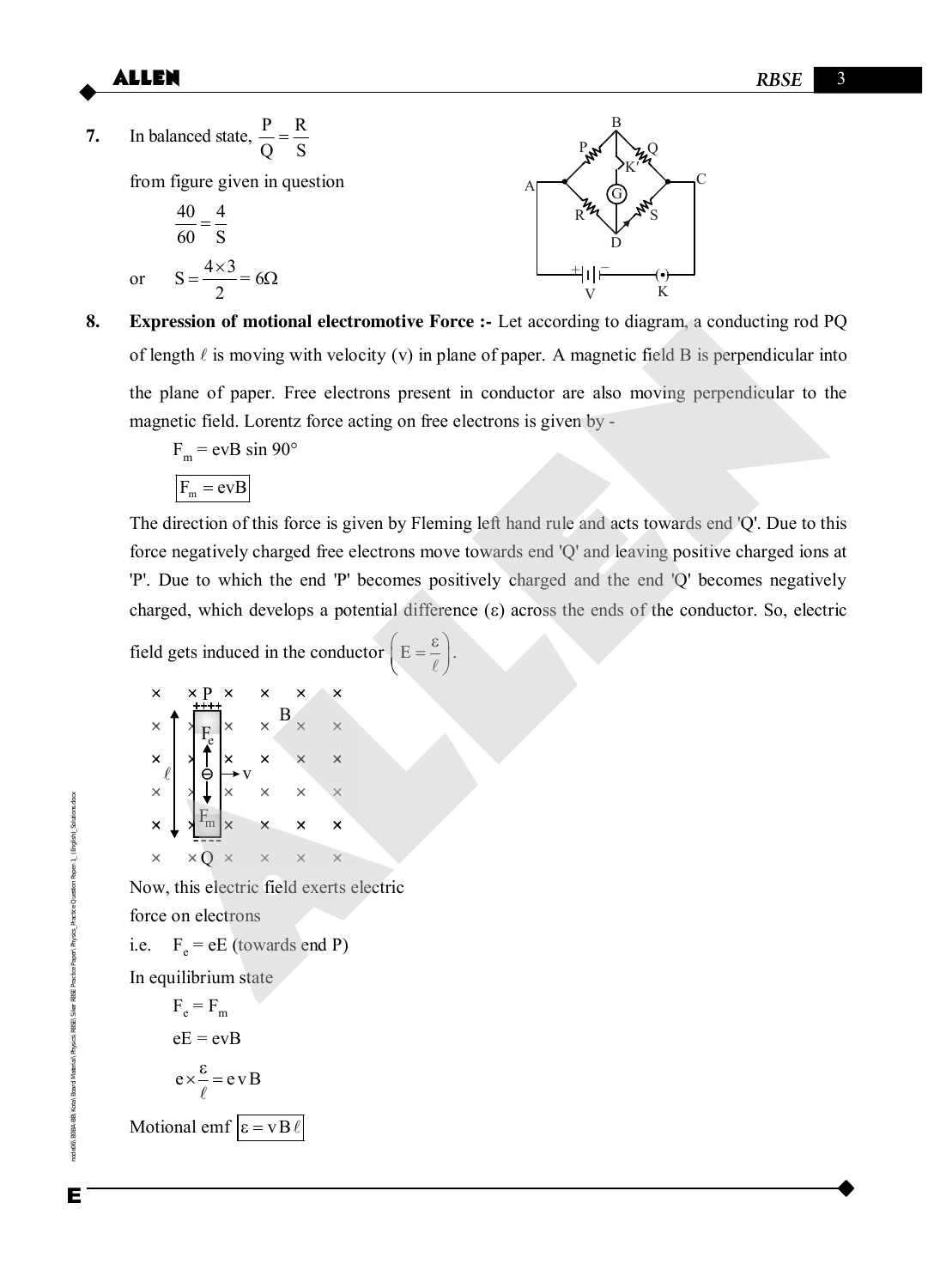**9.** Given  $\Delta I = -5A$ 

$$
\Delta t = 0.1 \text{ sec}
$$
  
e = 100V  
Using L =  $-\frac{e}{\frac{dI}{dt}} = \frac{100}{\frac{5}{0.1}}$   
=  $\frac{100}{50} = 2H$ 

**10.** TIR :- It is the phenomena in which, when a light ray moving from a denser to rarer medium get incident on separating surface at an angle greater than critical angle, then it got reflected back in the same medium. =  $\frac{100}{50}$  = 2H<br>
TIR :- It is the phenomena in which, when a light ray moving from a denser to rarer medium incident on separating surface at an angle greater than critical angle, then it got reflect<br>
back in the sa

Two phenomena based on TIR :-

(a) Brilliance of diamond

(b) Mirage

- **11.** Three differences :-
	- (a) In primary rainbow the sequence of colors is from red to violet but in secondary rainbow the sequence is from violet to red.
	- (b) Primary rainbow is formed because of two refraction one internal reflection and dispersion, but secondary rainbow is formed because of two refraction two internal reflection and dispersion.
	- (c) The colours got faded in secondary rainbow compared to primary.
- **12.** Considering reflection from a concave mirror as shown –

In  $\triangle CNA$ 

$$
i \sim \tan i = \frac{AN}{CN} \sim \frac{AN}{CP} \qquad \qquad \dots (1)
$$

$$
\pmb{\&}
$$

In  $\triangle$ FNA

$$
2i \sim \tan 2i = \frac{AN}{FN} \sim \frac{AN}{FP} \qquad \qquad \dots (2)
$$

(as aperture is small so N coincides with P)



Practice Paper\Physics\_Practice Question Paper-1\_ (English)\_Solutions.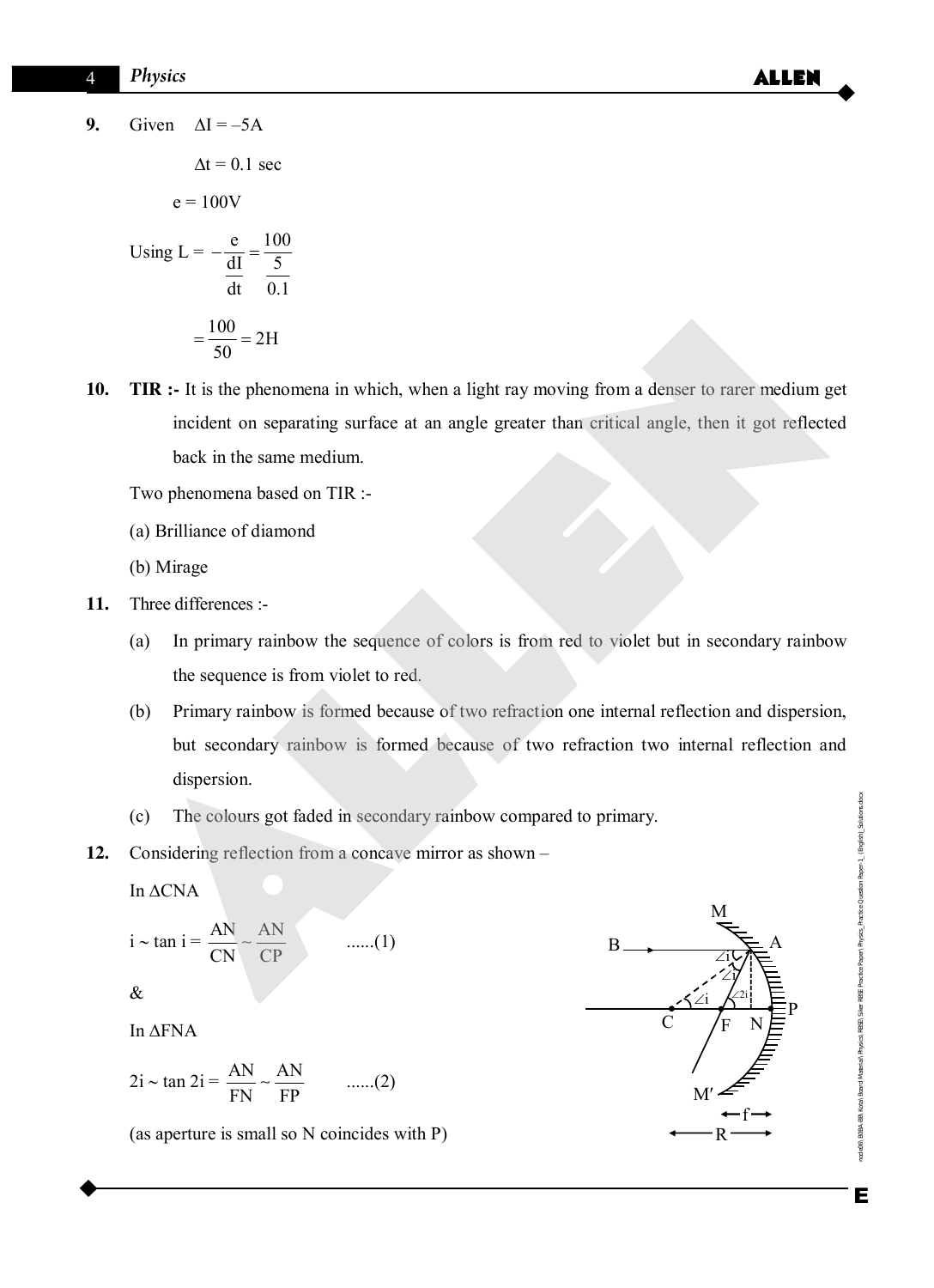Now, from eq. (1)  $\&$  (2), we may write

$$
2 \times \frac{AN}{CP} = \frac{AN}{FP}
$$
  
or CP = 2FP  
but CP = R & FP = f  
thus 
$$
f = \frac{R}{2}
$$

**13.** Given  $f_0 = 192$ cm &  $f_e = 8$  cm

magnifying power, in normal adjustment,

$$
m = -\frac{f_0}{f_e} = \frac{-192}{8}
$$

$$
= -24x
$$

(–ve sign indicates that image is inverted with respect to the object)

The separation between the two lenses

$$
= f_0 + f_e
$$
  
= 192 + 8 = 200 cm  
for normal adjustment.

**14. Moderator :-** a moderator absorb energy from fast moving neutrons and thus make them suitable for fission. Civen  $\frac{E}{E_0} = 192 \text{cm}$  &  $E_0 = 8 \text{ cm}$ <br>
magnifying power, in normal adjustment,<br>  $m = -\frac{E_0}{F_s} = \frac{-192}{8}$ <br>  $= -24x$ <br>  $(-ve \text{ sign indicates that image is inverted with respect to the object})$ <br>
The separation between the two lenses<br>  $= E_0 + E_6$ <br>  $= 192 + 8 = 200 \text{ cm}$ <br>
for n

**Coolant :-** It transfers the heat generated in reaction to make steam and maintain the temperature inside the reactor.

**Control rods :**- These are used to absorb the extra neutrons, to control the pace of reaction. The role of control rods is crucial during reactor shut down.

$$
15.
$$

Dueston Paper 1 (English) Solutions doc

**15.** Given

$$
\frac{N}{N_0} = 6.25\%, \qquad t = 6 \text{ hr}
$$

Let, the half-life is x hr then fraction of sample

after x hr is 50% after 2x hr is 25% after 3x hr is 12.5% after 4x hr is 6.25% means  $4x = 6$ so  $x = \frac{6}{1} = \frac{3}{2} = 1.5$  hr 4 2  $=$ 

Enode06\B0BA-BB\Kota\Board Material\Physics\RBSE\Siker RBSE Practice Paper\Physics\_Practice Question Paper-1\_ (English)\_Solutions.docx Е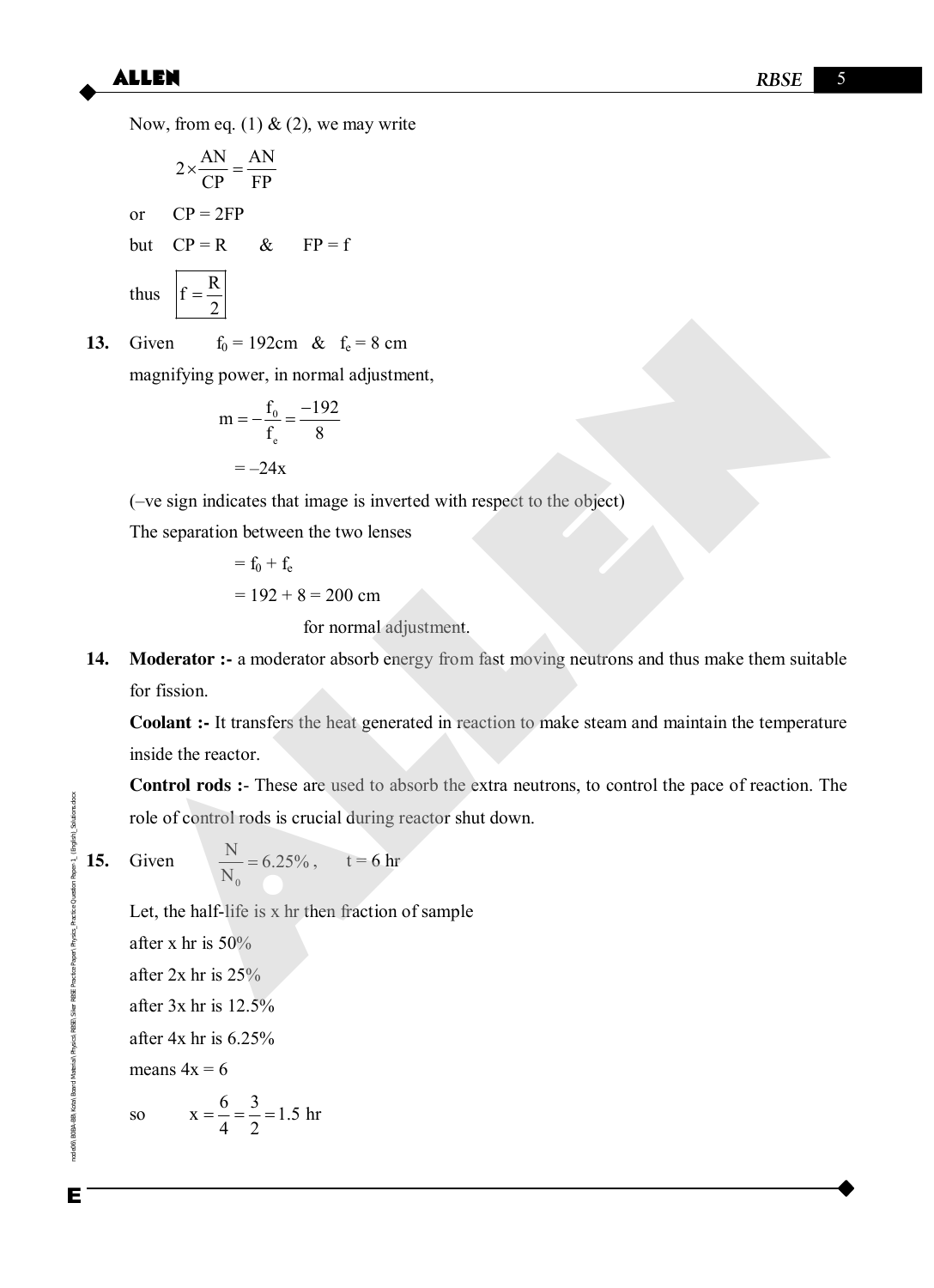### **(SECTION-C)**

**Long Answer type question:–** 

**16. Bio-Savart law in vector form –** 



$$
d\vec{B} = \frac{\mu_0 I}{4\pi r^2} \left( d\vec{\ell} \times \hat{r} \right)
$$

or  $dB = \frac{\mu_0 I}{4\pi r^3} \left( d\ell \times \vec{r} \right)$ 3  $d\vec{B} = \frac{\mu_0 I}{I} \left( d\vec{\ell} \times \vec{r} \right)$  $4\pi r$  $=\frac{\mu_0 I}{\mu_0^2} (d\vec{l} \times$  $\pi$  $\vec{B} = \frac{\mu_0 I}{4\pi r^3} \left( d\vec{\ell} \times \vec{r} \right)$ 

#### **Magnetic field on axis of a current carrying loop :-**

Let current I is flowing through a loop of radius R.

We want to find magnetic field at an axial point P. The angle between each element d  $\overline{\phantom{a}}$  $\vec{\ell}$  and  $\vec{r}$  is  $\theta = 90^\circ$ .



Using Biot-savart's law -

$$
d\vec{B} = \frac{\mu_0 I}{4\pi r^2} (d\vec{\ell} \times \hat{r})
$$

$$
dB = \frac{\mu_0 I}{4\pi r^2} d\ell \sin 90^\circ
$$

$$
dB = \frac{\mu_0 I d\ell}{4\pi r^2}
$$

It is clear that the magnetic field developed at point 'P' due to symmetrical elements each of length  $d\ell$  have equal magnitude. The equatorial components (dBcos $\phi$ ) due to both elements get cancelled while axial components (dBsin $\phi$ ) get added. In this way the net magnetic field is only because of axial component dBsin $\phi$ .

Enode06\B0BA-BB\Kota\Board Material\Physics\RBSE\Siker RBSE Practice Paper\Physics\_Practice Question Paper-1\_ (English)\_Solutions.docx Е

node06\

aper\Physics\_Practice Question Paper-1\_ (English)\_Solutions.docx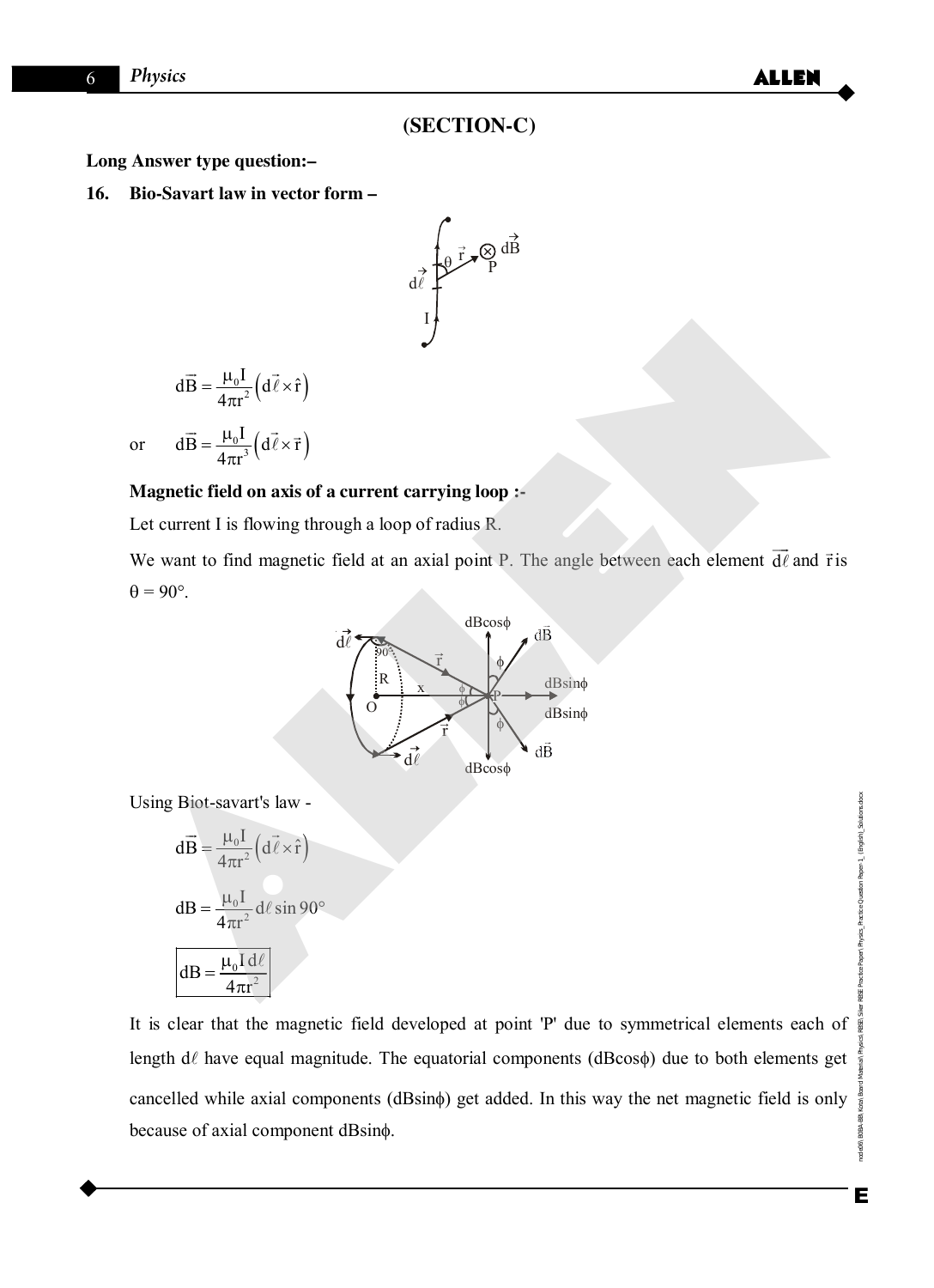Magnetic field developed at 'P' due to whole circular loop is given by -

$$
B_{axis} = \int_{0}^{2\pi R} dB \sin \phi \qquad \Rightarrow B_{axis} = \int_{0}^{2\pi R} \frac{\mu_{0} Id\ell}{4\pi r^{2}} \sin \phi \qquad \Rightarrow B_{axis} = \frac{\mu_{0} IR}{4\pi r^{3}} \int_{0}^{2\pi R} d\ell \begin{cases} \text{From figure} \\ \sin \phi = R/r \\ r = (R^{2} + x^{2})^{1/2} \end{cases}
$$

$$
B_{axis} = \frac{\mu_{0} IR}{2(R^{2} + x^{2})^{3/2}}
$$

$$
B_{axis} = \frac{\mu_{0} IR^{2}}{2(R^{2} + x^{2})^{3/2}}
$$

$$
B_{axis} = \frac{Bf}{2R^{2} + x^{2}} \int_{0}^{3\pi} d\ell \begin{cases} \sin \phi = R/r \\ r = (R^{2} + x^{2})^{1/2} \end{cases}
$$

If the coil have N turns then

$$
B_{axis} = \frac{\mu_0 NIR^2}{2(R^2 + x^2)^{3/2}}
$$

The direction of magnetic field can be obtained by right hand thumb rule.

## **17. Refraction through spherical surface**

#### **Convention**

- 1. The spherical surface must be very thin.
- 2. The object must be a point object and should lie on principle axis.
- 3. The angle made by object, image and normal must be very-very small.

#### **Convex surface – Real image**



**Cueston Paper-1\_(English)\_Solutions.docx** 

aner\Physics Practice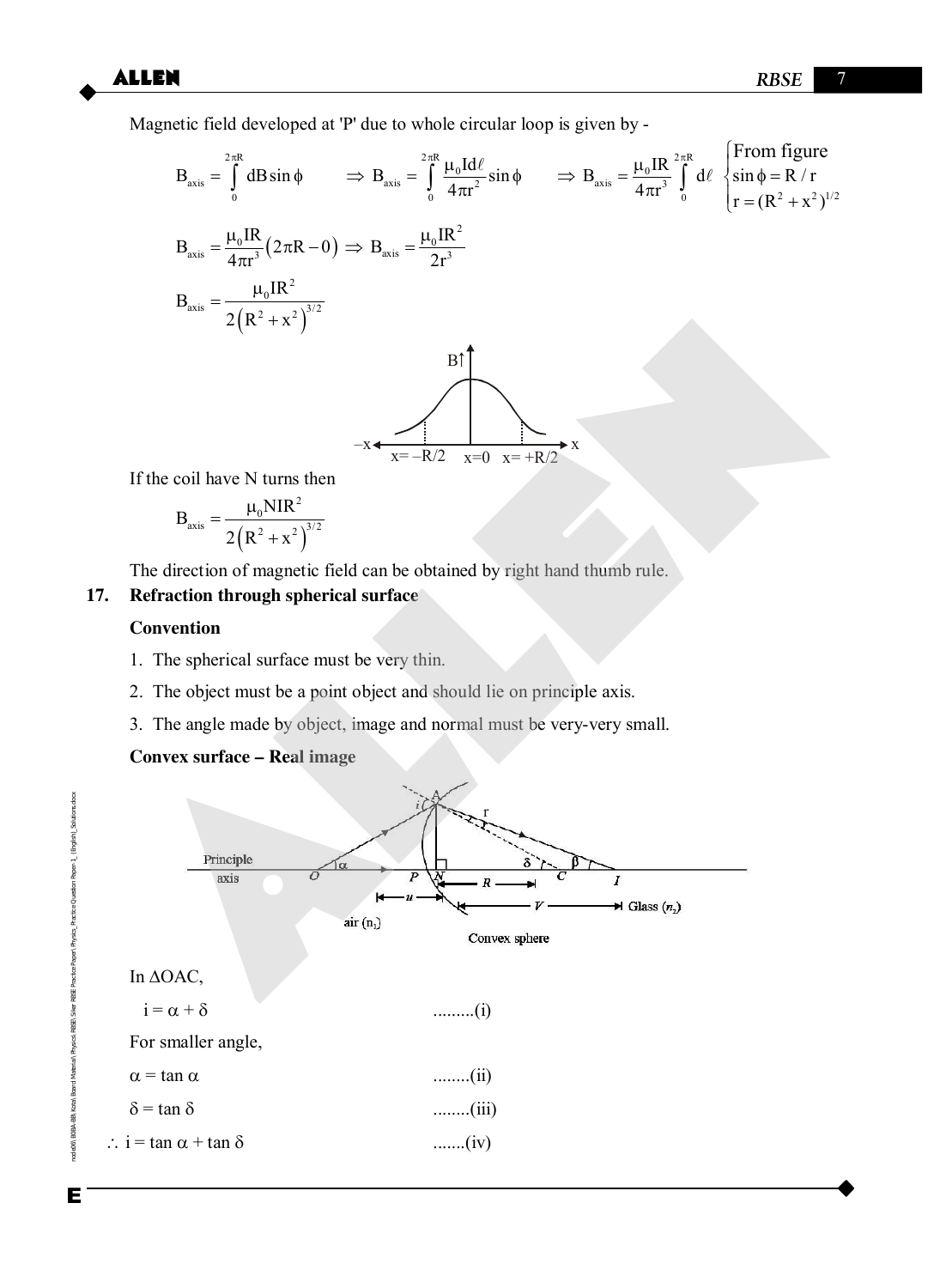#### In  $\triangle$ OAN

| $\tan \alpha = \frac{AN}{NO} = \frac{AN}{PO}$ | $\ldots$ $\ldots$ $\ldots$ $\ldots$ $\ldots$ $\vdots$ |
|-----------------------------------------------|-------------------------------------------------------|
| Since $NO \approx PO$                         | $\ldots$ $(vi)$                                       |
| In $\triangle$ ANC,                           |                                                       |
| $\tan \delta = \frac{AN}{NC}$                 | $\ldots$ (vii)                                        |
| But, $NC \sim PC$                             | (viii)                                                |

| AN<br>$\therefore$ tan $\delta = \frac{AN}{A}$ |      |
|------------------------------------------------|------|
|                                                | (ix) |

| But, $NC \sim PC$                                | (viii)  |
|--------------------------------------------------|---------|
| : $\tan \delta = \frac{AN}{PC}$                  | (ix)    |
| Using in equation (iii)                          |         |
| $i = \left(\frac{AN}{PO} + \frac{AN}{PC}\right)$ | (x)     |
| In ΔACI                                          |         |
| $\delta = r + \beta$                             |         |
| $r = \delta - \beta$                             | (xi)    |
| For smaller angle,                               |         |
| $\delta$ = tan $\delta$                          |         |
| $\beta$ = tan $\beta$                            | (xii)   |
| $\therefore$ r = tan $\delta$ - tan $\beta$      | (xiii)  |
| In ΔANI,                                         |         |
| $\tan \beta = \frac{AN}{NI}$                     | (xiv)   |
| But, $NI \sim PI$                                | (xv)    |
| $\tan \beta = \frac{AN}{PI}$                     | (xvi)   |
| AN<br>$\frac{AN}{A}$<br>$\overline{PC}$<br>PI    | (xvii)  |
| Using snell's law,                               |         |
| $\sin i$<br>n <sub>2</sub>                       | (xviii) |

| $\delta = r + \beta$ |  |
|----------------------|--|
|                      |  |

 $r = \delta -$ For smaller angle,

$$
\therefore \mathbf{r} = \left(\frac{\mathbf{AN}}{\mathbf{PC}} - \frac{\mathbf{AN}}{\mathbf{PI}}\right) \qquad \qquad \dots \text{(xvii)}
$$

 $\frac{2}{1}$  $\frac{\sin i}{\sin r} = \frac{n_2}{n_1}$  ....(xviii)

For smaller angle,

 $\frac{i}{r} = \frac{n_2}{n_1}$  $n_1$ i =  $....(xix)$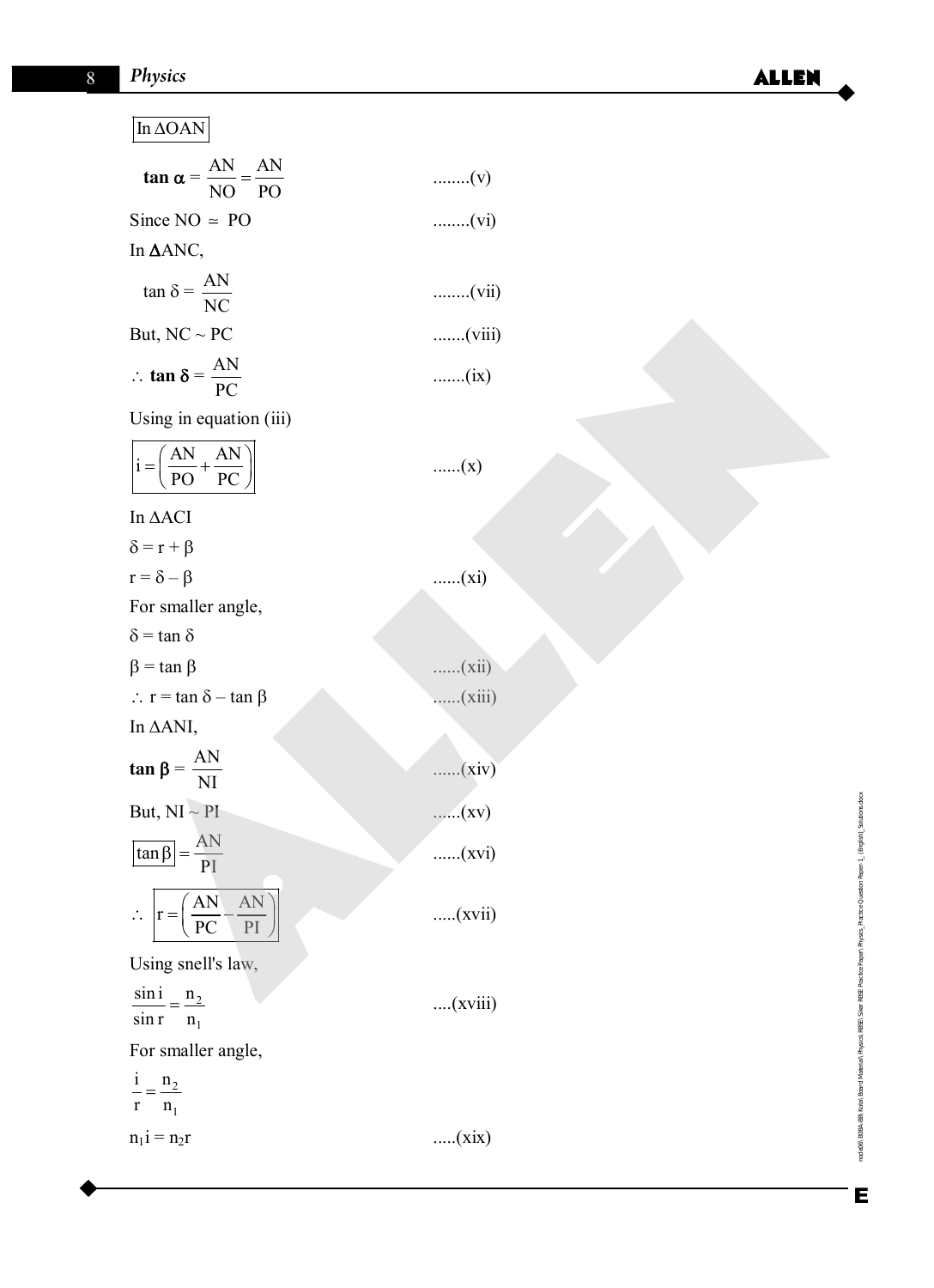Using equation  $(x)$  and  $(xvii)$ 

$$
n_1 \left[ \frac{AN}{PO} + \frac{AN}{PC} \right] = n_2 \left[ \frac{AN}{PC} - \frac{AN}{PI} \right]
$$
  
\n
$$
n_1 AN \left[ \frac{1}{PO} + \frac{1}{PC} \right] = n_2 AN \left[ \frac{1}{PC} - \frac{1}{PI} \right]
$$
  
\n
$$
\frac{n_1}{PO} + \frac{n_1}{PC} = \frac{n_2}{PC} - \frac{n_2}{PI}
$$
  
\n
$$
\frac{n_2}{PI} + \frac{n_1}{PO} = \frac{n_2 - n_1}{PC}
$$
 ....(xx)  
\nUsing proper sign – conversion,  
\n
$$
PI = V
$$
  
\n
$$
PO = -u
$$
 ....(xxi)

 $\therefore$   $\frac{\ln_2}{1} + \frac{n_1}{n_1} = \frac{n_2 - n_1}{n_1}$  $v -u$  R - $+\frac{11}{1}= \overline{a}$ .....(xxii)

Equation (xxii) is the general equation for refraction through spherical surface.

#### **OR**

**Compound microscope :** Figure shows ray diagram of a compound microscope. It consists of two convex lenses one nearer to object is known as objective and other close the eye is eyepiece lens. Here objective lens is of small focal length  $(f_0)$  and small aperture whereas eyepiece is also a small focal length but larger than objective lens and relatively large aperture.



Enode06\B0BA-BB\Kota\Board Material\Physics\RBSE\Siker RBSE Practice Paper\Physics\_Practice Question Paper-1\_ (English)\_Solutions.docx Е

Cuestion Paper-1\_ (English)\_Solutions.docx

aner\Physics Practice

Practice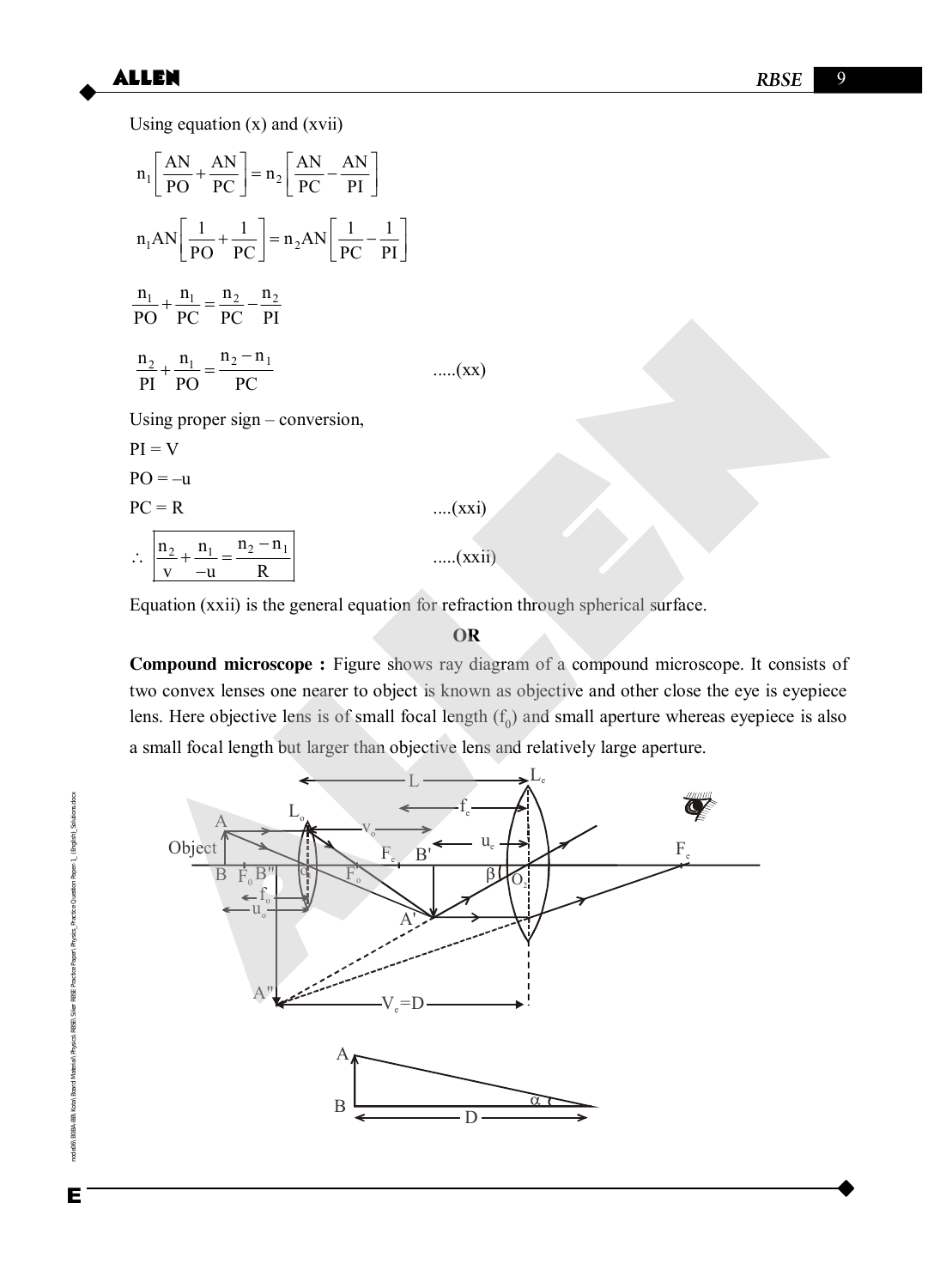=

The image A' B' formed by the objective lens  $L_0$  of object AB and Final image is A"B". Magnification power (M)

Angle subtended by final image at eye

then

 $V_0$ 

 $\mathbf{u}_0$ 

Angle subtended by the object when it is placed at the least distanceof distinct vision

$$
M = \frac{\beta}{\alpha} \qquad \begin{cases} \text{if } \alpha \text{ and } \beta \text{ are very small,} \\ \alpha \approx \tan \alpha \text{ and } \beta \approx \tan \beta \end{cases}
$$

$$
M = \frac{\left(\frac{A^{H}B^{H}}{D}\right)}{\left(\frac{AB}{D}\right)} \Rightarrow M = \frac{A^{H}B^{H}}{AB}
$$

$$
M = \frac{A''B''}{A'B'} \times \frac{A'B'}{AB} \Rightarrow M = m_e \times m_o \begin{cases} m_0 = \frac{-v}{u} \\ m_e = \frac{v_e}{u_e} \end{cases}
$$

$$
M = \frac{-v_{o}}{u_{o}} \times \frac{v_{e}}{u_{e}}
$$
...(1)

Applying lens formula for eyepiece -

$$
M = \frac{\left(\frac{A^{n}B^{n}}{D}\right)}{\left(\frac{AB}{D}\right)} \Rightarrow M = \frac{A^{n}B^{n}}{AB}
$$
  
\n
$$
M = \frac{A^{n}B^{n}}{A^{n}B^{n}} \times \frac{A^{n}B^{n}}{AB} \Rightarrow M = m_{e} \times m_{o} \begin{cases} m_{o} = \frac{-v_{o}}{u_{o}} \\ m_{e} = \frac{v_{e}}{u_{o}} \\ m_{e} = \frac{v_{e}}{u_{e}} \end{cases}
$$
  
\nApplying lens formula for eyepiece -  
\n
$$
\frac{1}{f_{e}} = \frac{1}{v_{e}} - \frac{1}{u_{e}} \qquad \begin{cases} v_{e} \Rightarrow -D \\ u_{e} \Rightarrow -u_{e} \end{cases}
$$
  
\n
$$
\frac{1}{f_{e}} = -1 + \frac{D}{u_{e}}
$$
  
\n
$$
\frac{D}{f_{e}} = -1 + \frac{D}{u_{e}}
$$
  
\n
$$
\frac{D}{u_{o}} = 1 + \frac{D}{f_{e}}
$$
  
\n(i) When final image is formed at least distance of distinct vision (v<sub>e</sub>=D)  
\n
$$
M = \frac{-v_{o}}{u_{o}} \times \frac{D}{u_{e}}
$$
  
\n
$$
\frac{M - \frac{-v_{o}}{u_{o}} \left(1 + \frac{D}{u_{e}}\right)}{\left(\frac{M - \frac{-v_{o}}{u_{e}} \left(1 + \frac{D}{u_{e}}\right)}{u_{e}}\right)}
$$
 (3)

(i) When final image is formed at least distance of distinct vision  $(v_e=D)$ 

$$
M = \frac{-v_{o}}{u_{o}} \times \frac{D}{u_{e}}
$$
  

$$
M = \frac{-v_{o}}{u_{o}} \left(1 + \frac{D}{f_{e}}\right)
$$
 ....(3)

(ii) When final image is formed at infinity  $(u_e = f_e)$ 

$$
M = \frac{-v_o}{u_o} \times \frac{D}{f_e}
$$
 ....(4)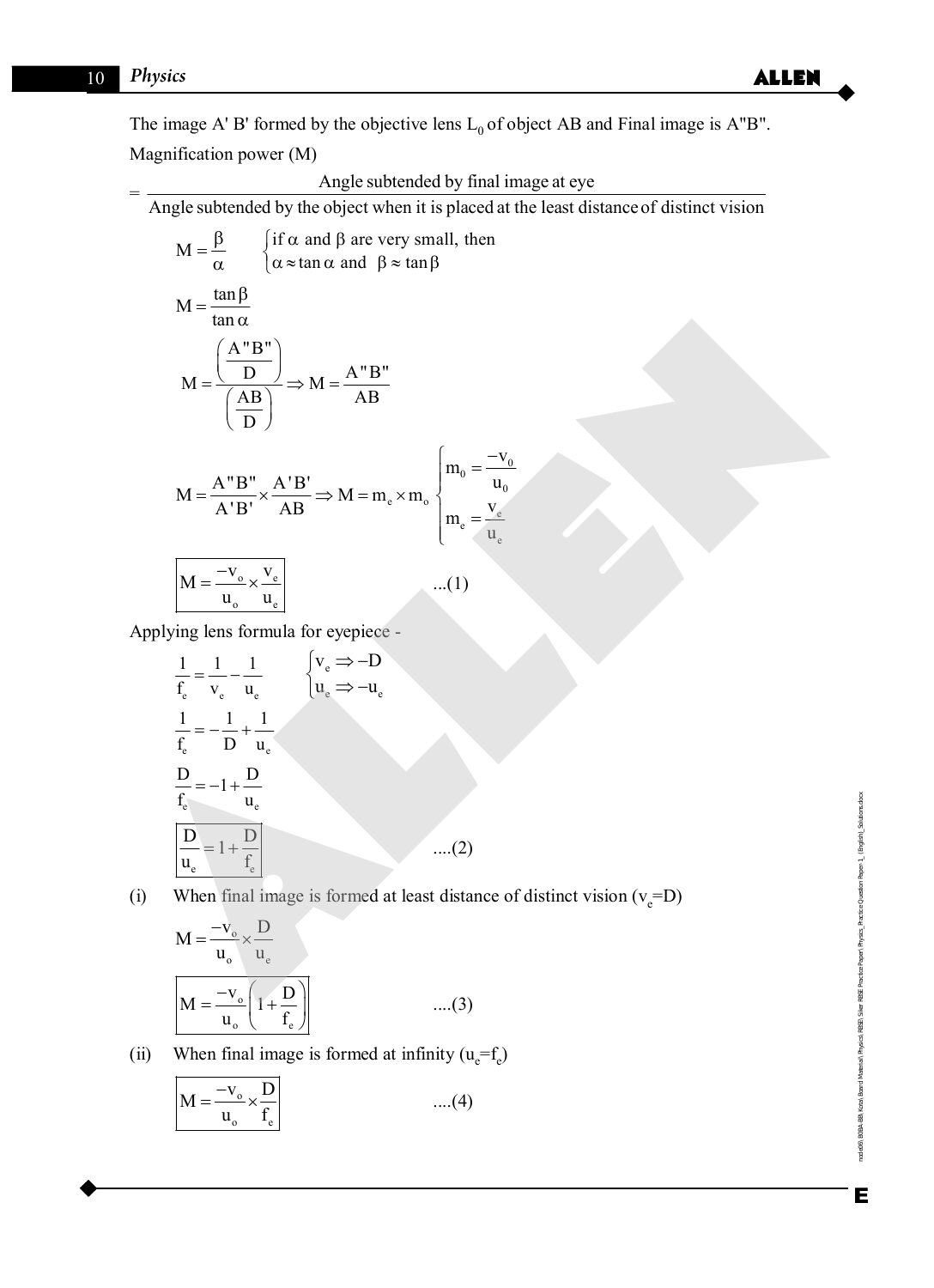#### **18. (i) PHOTO ELECTRIC EFFECT (PEE)**

The phenomenon of the emission of electrons, when metals are exposed to light (of a suitable frequency) is called photo electric effect.

#### (ii) **Effect of frequency of incident light on stopping potential**



**OR** 

(i) **Stopping potential / cut-off potential**  $(V_0)$ **: The minimum negative (retrading) potential** (given to collector) for which the photo electric current becomes zero, is called stopping potential.

$$
\frac{1}{2}mV_{\text{max}}^2 = eV_0
$$
  
\n
$$
\Rightarrow \quad K_{\text{max}} = eV_0
$$

#### (ii) **Effect of potential (anode) on photo electric current**

By keeping the intensity  $\&$  frequency of incident light constant, variation of photo electric current with the potential difference between cathode & anode studied.

 It is found that photo current is found increased up to the level of saturation current by increasing the anode potential. Also at a given frequency of incident radiation the stoping potential is independent of its intensity.

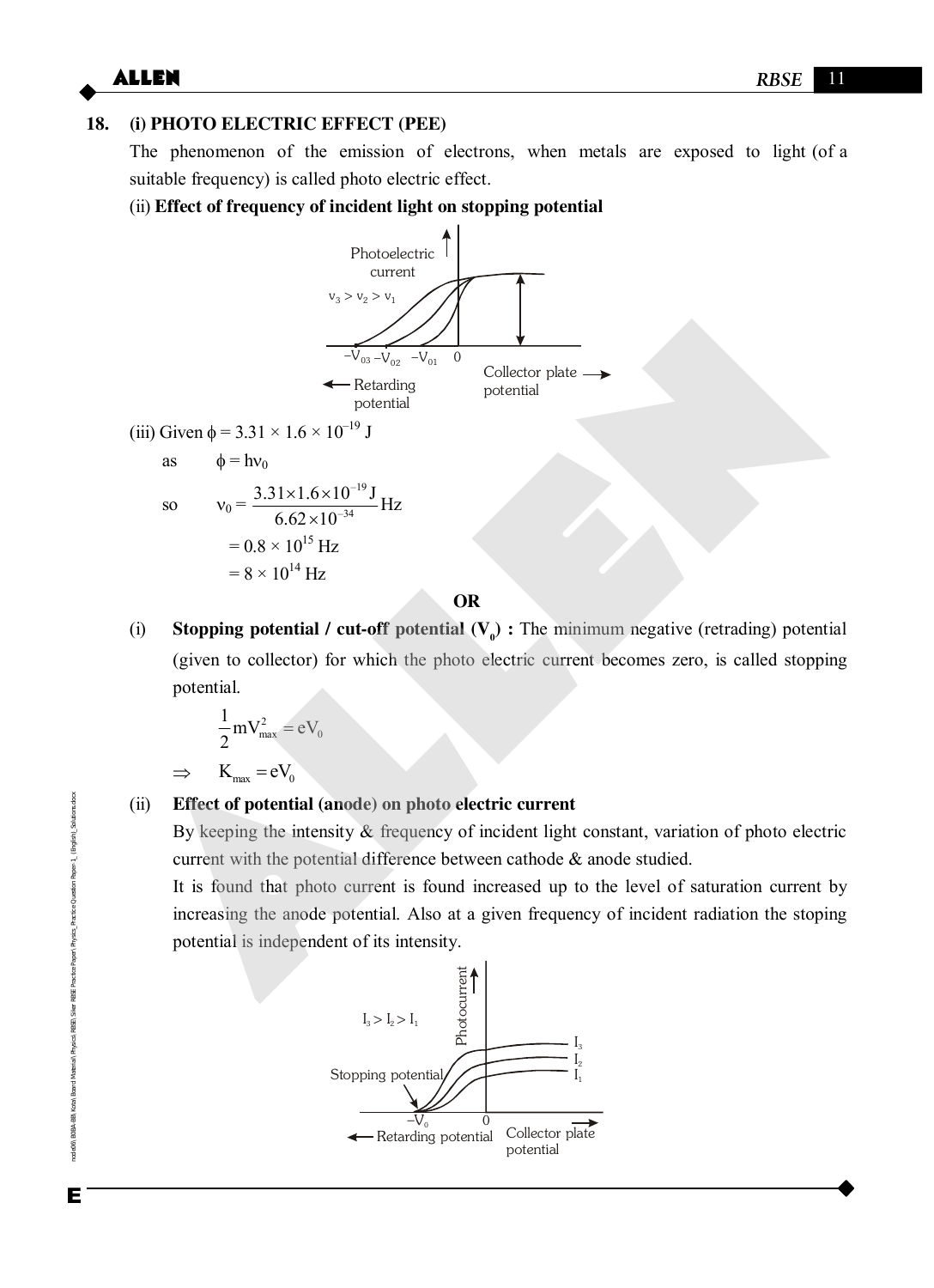(iii) We know that

$$
\lambda = \frac{12.27}{\sqrt{V}} \text{\AA}
$$

$$
= \frac{12.27}{\sqrt{100}} = 1.227 \text{\AA}
$$

## **(SECTION-D)**

#### **Essayistic question:–**

**19. Electric dipole :-** It is an arrangement of two equal and opposite charges arranged at a very small distance.

#### **Derivation :**-

**(a) Electric field at an equatorial point due to an electric dipole :-** 



Electric field at point A due to +q Charge  $E_1 = \frac{kq}{r^2 + r^2}$  $r^2 + a$  $=$  $\ddot{}$ 

Electric field at point A due to –q charge  $E_2 = \frac{kq}{r^2 + r^2}$  $r^2 + a$  $=$  $^{+}$ 

resultant electric field intensity at point 'A'

**Essayistic question:**

\n**19. Electric dipole :** It is an arrangement of two equal and opposite charges arranged at a very sm distance.

\n**Derivation :**

\n(a) Electric field at an equatorial point due to an electric dipole:

\n
$$
E_{\text{cross}} = \frac{E_{\text{cross}} - E_{\text{cross}}}{E_{\text{cross}}}
$$
\n
$$
E_{\text{cross}} = \frac{E_{\text{cross}} - E_{\text{cross}}}{E_{\text{cross}}}
$$
\nElectric field at point A due to +q Charge

\n
$$
E_{\text{cross}} = \frac{kq}{r^2 + a^2}
$$
\nElectric field at point A due to -q charge

\n
$$
E_2 = \frac{kq}{r^2 + a^2}
$$
\nresultant electric field intensity at point 'A'

\n
$$
E_{\text{eq}} = E_1 \cos\theta + E_2 \cos\theta \qquad (E_1 = E_2)
$$
\n
$$
E_{\text{eq}} = 2E_1 \cos\theta
$$
\n
$$
E_{\text{eq}} = 2 \times \frac{kq}{r^2 + a^2} \times \frac{a}{\sqrt{r^2 + a^2}}
$$
\n
$$
E_{\text{eq}} = \frac{kq}{(r^2 + a^2)^{3/2}} \quad \text{if } r \gggt; a, \text{ then}
$$
\n
$$
E_{\text{eq}} = \frac{kq}{r^3}
$$
\nIn vector form

\n
$$
\frac{E_{\text{eq}} - \frac{k\overline{p}}{r^3}}{E_{\text{eq}} - \frac{-k\overline{p}}{r^3}}
$$

Enode06\B0BA-BB\Kota\Board Material\Physics\RBSE\Siker RBSE Practice Paper\Physics\_Practice Question Paper-1\_ (English)\_Solutions.docx BB V. da 1 Board Malerial VPhysis N.BSSE XSiker Pactice Paper VPhysiss\_Practice Cluestion Paper-1\_(English\_Solutions.docx node06\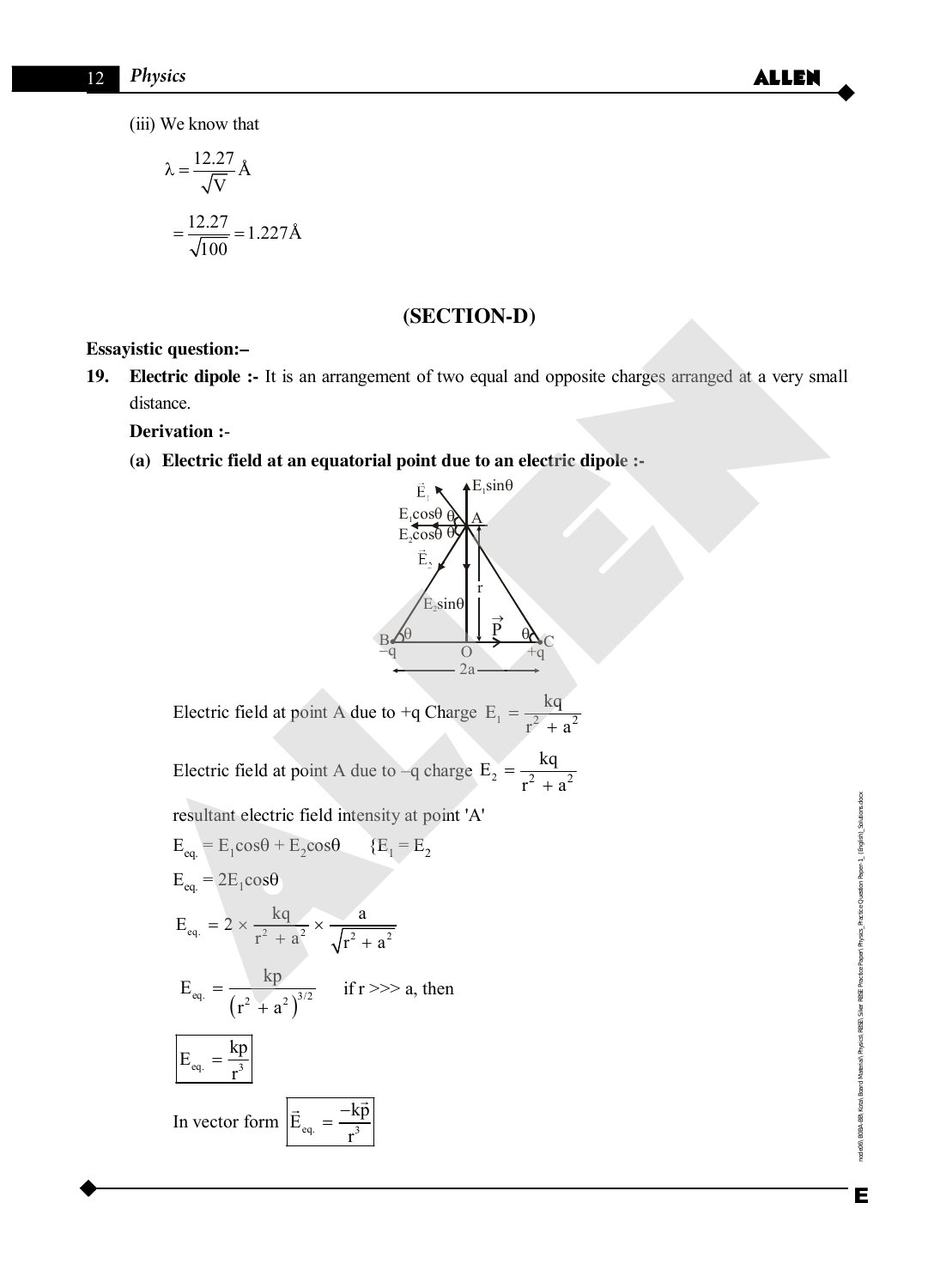#### **OR**

#### **Electric field intensity :-**

At a point P situated at distance r from source charge Q, the electric field is defined as force experienced by a test charge placed at that point.

$$
\mathbf{Q} \qquad \qquad +\mathbf{1} \qquad \qquad +\mathbf{E}_{\mathbf{P}\mathbf{A}} = \vec{\mathbf{F}}_{\mathbf{P}\mathbf{A}}
$$

$$
\vec{E}_{PA} = \frac{kQ}{r^2}\hat{r}
$$

## **Expression for electric field at a point due to uniformly charged straight conductor of infinite length :-**

At a point P, electric field intensity due to infinite charged straight wire is perpendicular to it.

Let linear charge density on wire is  $\lambda$ . Now, considering a cylindrical Gaussian surface of radius r and length  $\ell$ .

Using Gauss's law,

**Expression for electric field at a point due to uniformly charged straight conductor infinite length :**  
\nAt a point P, electric field intensity due to infinite charged straight wire is perpendicular to it.  
\nLet linear charge density on wire is 
$$
\lambda
$$
. Now, considering a cylindrical Gaussian surface of radii  
\nr and length  $\ell$ .  
\nUsing Gauss's law,  
\n
$$
\oint E dA \cos \theta = \frac{q_{\text{mulsed}}}{\epsilon_0}
$$
\n
$$
\oint \text{E} dA \cos \theta = \frac{q_{\text{mulsed}}}{\epsilon_0}
$$
\n
$$
\oint \text{E} dA \cos \theta = \frac{q_{\text{mulsed}}}{\epsilon_0}
$$
\n
$$
E \oint \text{d}A + 0 + 0 = \frac{\lambda \ell}{\epsilon_0}
$$
\n
$$
\oint \text{E} \Rightarrow \text{constant}
$$
\n
$$
E \times 2\pi r \ell = \frac{\lambda \ell}{\epsilon_0}
$$
\n
$$
E = \frac{\lambda}{2\pi \epsilon_0 r} \Rightarrow E = \frac{2k\lambda}{r}
$$
\n
$$
\oint \text{E} \Rightarrow \text{constant}
$$
\n
$$
\oint \text{B} \Rightarrow \text{B} \Rightarrow \text{B} \Rightarrow \text{C} \Rightarrow \text{C} \Rightarrow \text{C} \Rightarrow \text{C} \Rightarrow \text{C} \Rightarrow \text{C} \Rightarrow \text{C} \Rightarrow \text{C} \Rightarrow \text{C} \Rightarrow \text{C} \Rightarrow \text{C} \Rightarrow \text{C} \Rightarrow \text{C} \Rightarrow \text{C} \Rightarrow \text{C} \Rightarrow \text{C} \Rightarrow \text{C} \Rightarrow \text{C} \Rightarrow \text{C} \Rightarrow \text{C} \Rightarrow \text{C} \Rightarrow \text{C} \Rightarrow \text{C} \Rightarrow \text{C} \Rightarrow \text{C} \Rightarrow \text{C} \Rightarrow \text{C} \Rightarrow \text{C} \Rightarrow \text{C} \Rightarrow \text{C} \Rightarrow \text{C} \Rightarrow \text{C} \Rightarrow \text{C} \Rightarrow \text{C} \Rightarrow \text{C} \Rightarrow \text{C} \Rightarrow \text{C} \Rightarrow \text{C} \Rightarrow \text{C} \Rightarrow \text{C} \Rightarrow \text{C} \Rightarrow \text{C} \Rightarrow \text{C} \Rightarrow \text{C} \Rightarrow \text{C} \Rightarrow \text{C} \Rightarrow \text{C} \Rightarrow \text{C} \Rightarrow \text{C} \Rightarrow \text{C} \Rightarrow \text{C} \Rightarrow \text{C} \Rightarrow \text{C} \Rightarrow \text{C}
$$

Enode06\B0BA-BB\Kota\Board Material\Physics\RBSE\Siker RBSE Practice Paper\Physics\_Practice Question Paper-1\_ (English)\_Solutions.docx noda0606060804BBWdad Malerial VhysicX RBSE Pradce Paper Vhysies\_Pratice Question Paper-1\_(English)\_Solutions.dox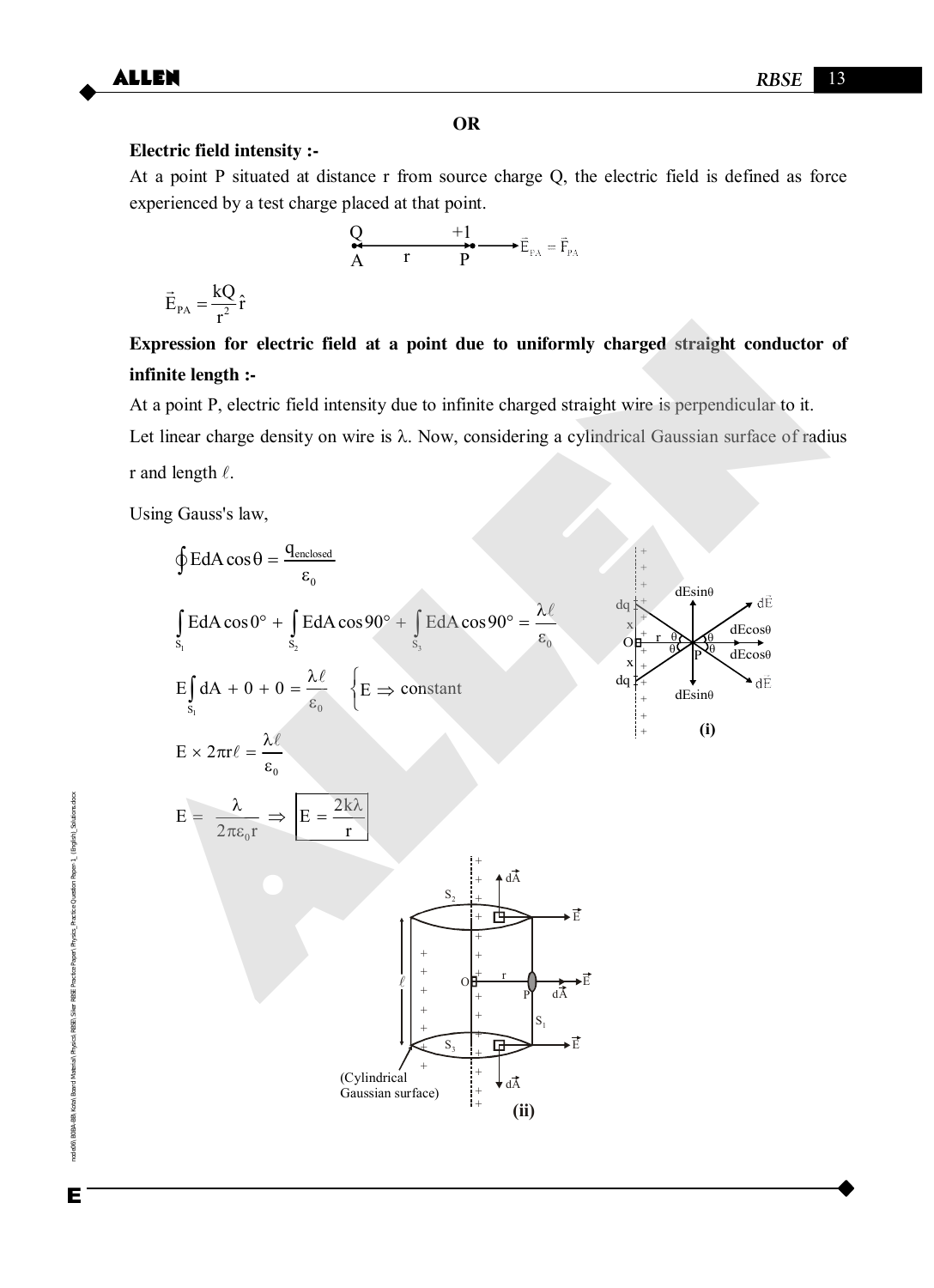#### 14 *Physics* **ALLEN**

**20. Rectification :** The process in which alternating current is changed into direct current by p-n junction diode is called rectification.



Full-wave rectifier circuit

**Working :** When positive half cycle of input a.c. signal flows through the primary coil, induced emf is set up in the secondary coil due to mutual induction. The direction of induced emf is such that the upper end of the secondary coil becomes positive while the lower end becomes negative. Thus, diode  $D_1$  is forward biased and diode  $D_2$  is reverse biased, so the current due to diode  $D_1$ flows through the circuit. The output voltage which varies in accordance with the input half cycle is obtained across the load resistance  $(R<sub>L</sub>)$ . Full-wave rectifier circuit<br>
Full-wave rectifier circuit<br>
em<sup>F</sup> is set up in the secondary coil due to mutual induction. The direction of induced em<sup>F</sup> is such<br>
that the upper end of the secondary coil due to mutual induc

During negative half cycle of input a.c. signal, diode  $D_1$  is reverse biased and diode  $D_2$  is forward biased. The current due to diode  $D_2$  flows through the circuit. The output voltage is obtained across the load resistance  $(R_L)$ . The input and corresponding output voltage are shown in figure. Since both the halves of input a.c. (wave) are rectified, so the junction diode is called a full wave rectifier.



**OR** 

**Reverse biasing :-** When we connect a p-n junction diode in a circuit such that it's p type is connected to –ve terminal while n-type is connected to +ve terminal of the battery then it is called reverse biasing.

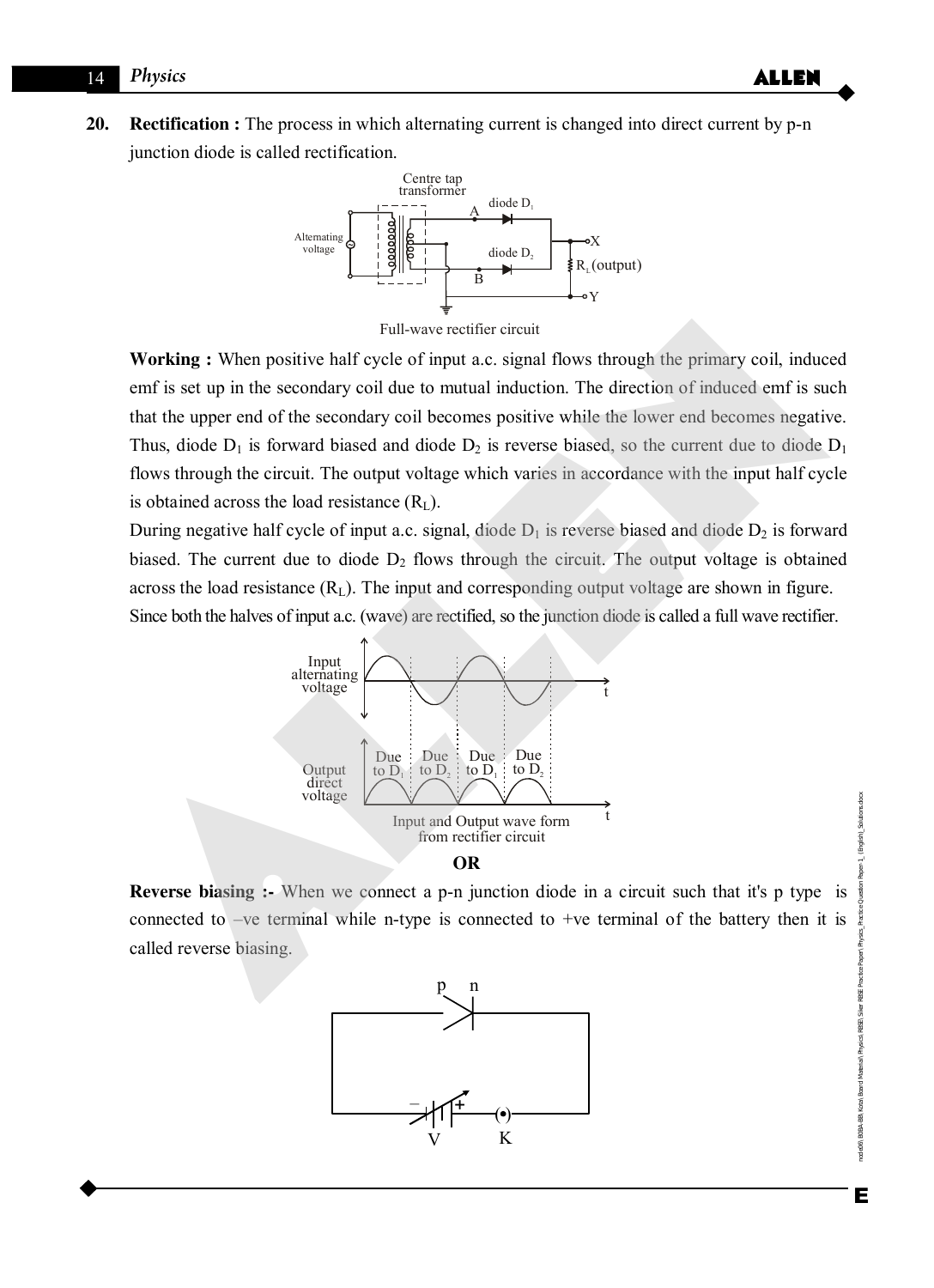

In reverse biasing the width of depletion layer and the height of potential barrier both increases. Very small current flows through the junction due to drift of minority charge carriers before breakdown.

If reverse bias is increased beyond a certain critical value then breakdown take place and current increases rapidly.